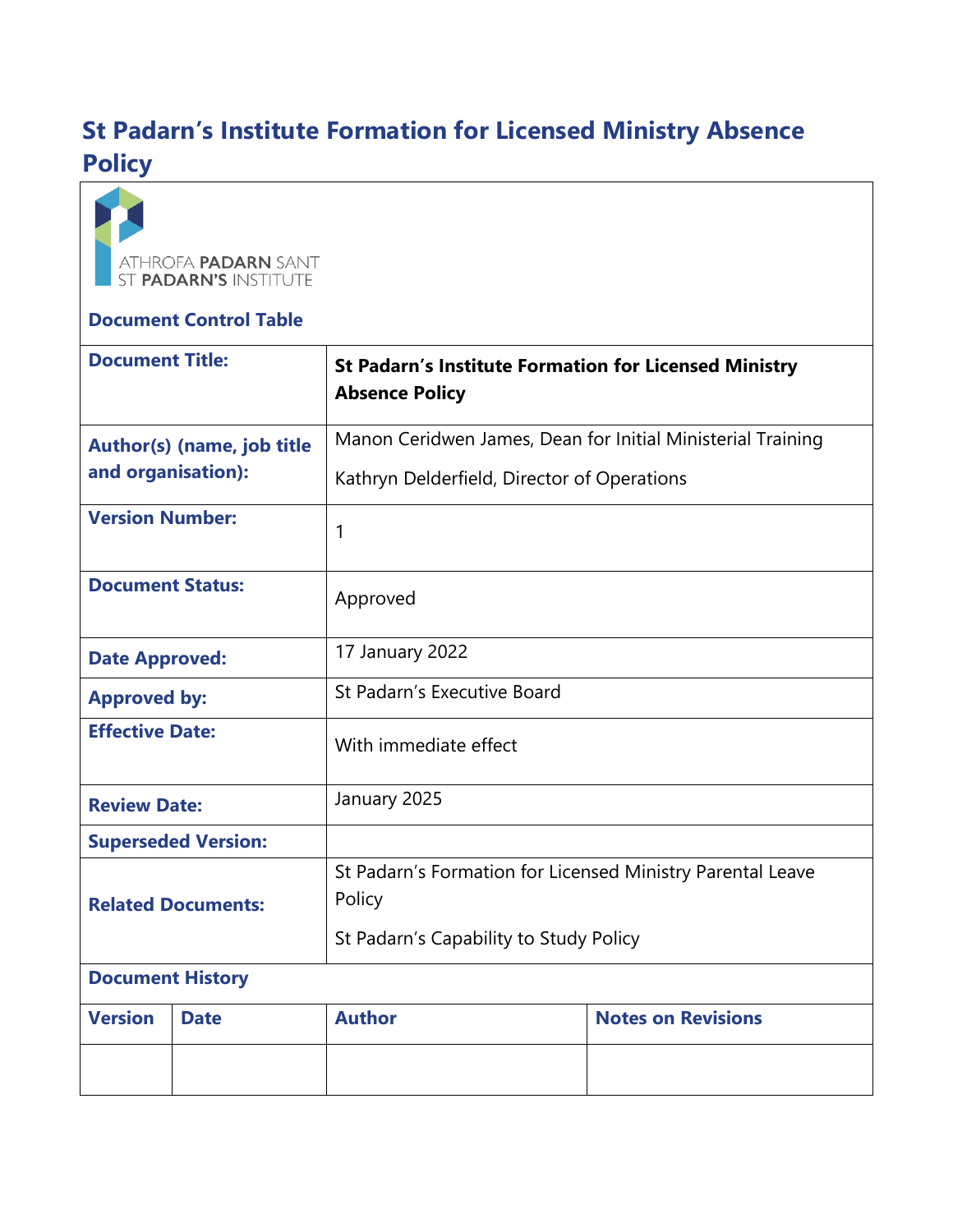## **St Padarn's Institute Formation for Licensed Ministry Absence Policy**

## **1. Contents of Policy**

- 1. Contents of Policy
- 2. Introduction
- 3. Absence due to Sickness
	- 3.1 Short-term Absence due to Sickness
	- 3.2 Long-term Absence due to Sickness
- 4. Further Support for Candidates with ill-health
- 5. Compassionate Leave
	- 5.1 Short-term Compassionate Leave
	- 5.2 Long-Term Compassionate Leave
- 6. Absence from Residentials
- 7. Absence and Grants
- 8. Absence and Academic Studies
- 9. Other Policies

## **2. Introduction**

The Formation for Licensed Ministry Programme has been designed as an integrated learning experience with each component a vital part of training for ministry. Missing any component, whether it is an academic session, Theology and Practice of Ministry residential, or placement experience could lead potentially to significant gaps which in many cases are difficult to address later. We expect each candidate to make every aspect of formation a priority for their period of training, to carefully consider their ability to be able to make this time commitment, and to ensure that other commitments do not intrude on this important opportunity for immersion in theological, practical, and spiritual formation.

Inevitably, however, from time-to-time situations arise which mean that absence is unavoidable. This policy outlines the candidate's and St Padarn's responsibilities if a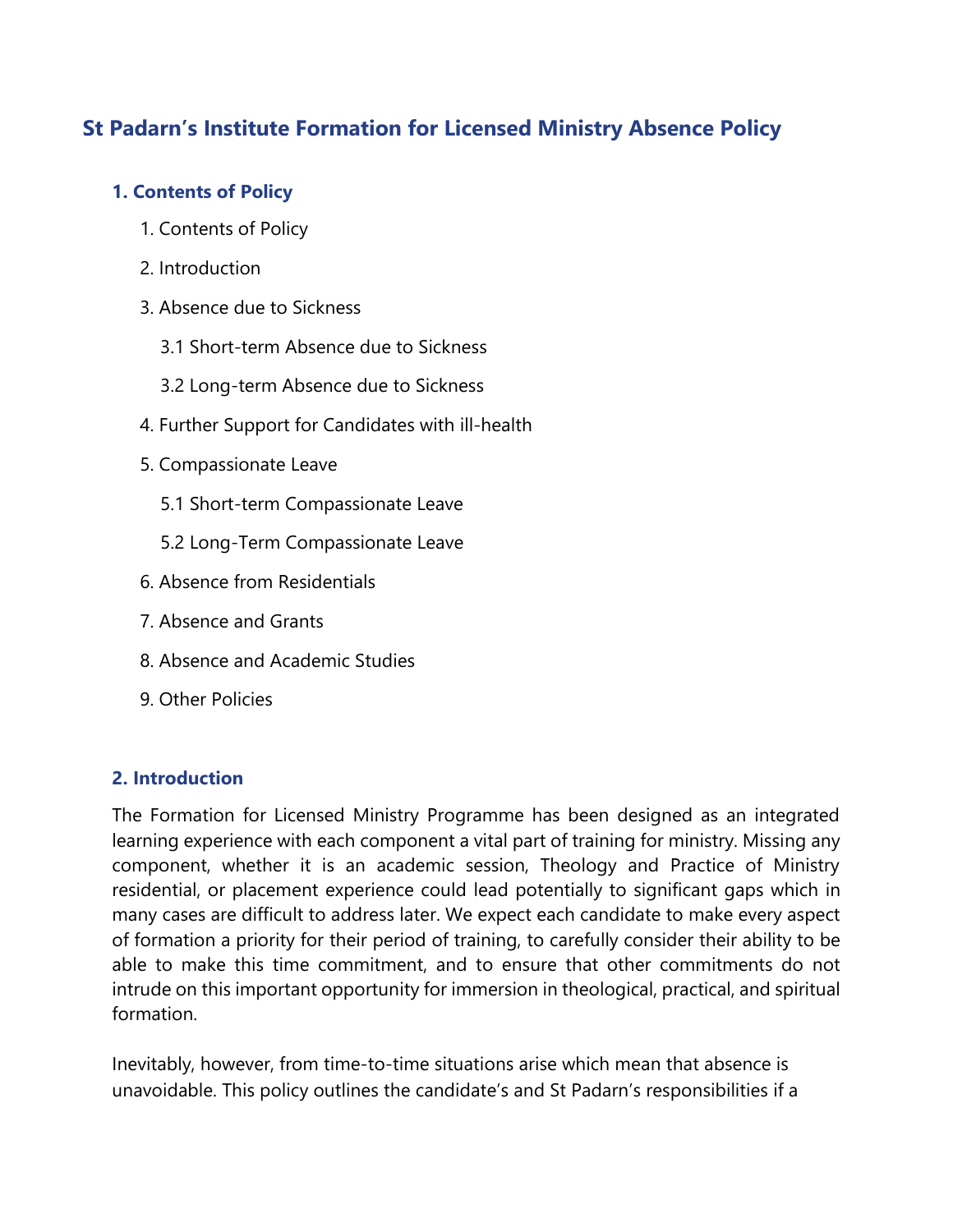candidate must be absent from any aspect of their training, including their placement and residentials. St Padarn's is deeply concerned with the emotional, physical, mental, and spiritual well-being of candidates. The measures outlined in this policy are to support St Padarn's care of candidates.

From time to time a candidate may need to be absent for reasons other than ill-health. This policy outlines what those reasons might be, and the measures in place to support candidates who need to take such absences. Maternity, Paternity, Adoption and Surrogacy leave are covered in the St Padarn's Formation for Licensed Ministry Parental Leave Policy [here.](https://www.stpadarns.ac.uk/en/about/policies/)

This policy draws on principles laid out in the clergy handbook<sup>1</sup>, however the financial provision differs as candidates receive a grant rather than a stipend.

## **3. Absence due to Sickness**

#### **3.1 Short-term Absence due to Sickness**

If a candidate needs to be absent from training due to sickness for a period of between 1-7 days, then they need to inform their personal tutor as soon as possible and provide the following information:

- 1. The reason for the absence.
- 2. The likely date of return to training.
- 3. Whether the absence is attributable to an injury sustained whilst in training activity, or to circumstances associated with their training.
- 4. If they are seeking medical advice.

If the period of absence includes time usually spent on placement, they should also let their placement supervisor know as soon as possible. The personal tutor will inform the Programme Coordinator of the absence, who will keep a record of the absence and let other relevant people involved in the candidate's training know (e.g., Formational Cell Guides).

On their return to training the candidate should be in contact with their personal tutor, sending them the completed self-certification form. The personal tutor may conduct a return to training interview.

<sup>1</sup> https://www.churchinwales.org.uk/en/clergy-and-members/clergy-handbook/clergy-sickness-ill-healthand-incapacity/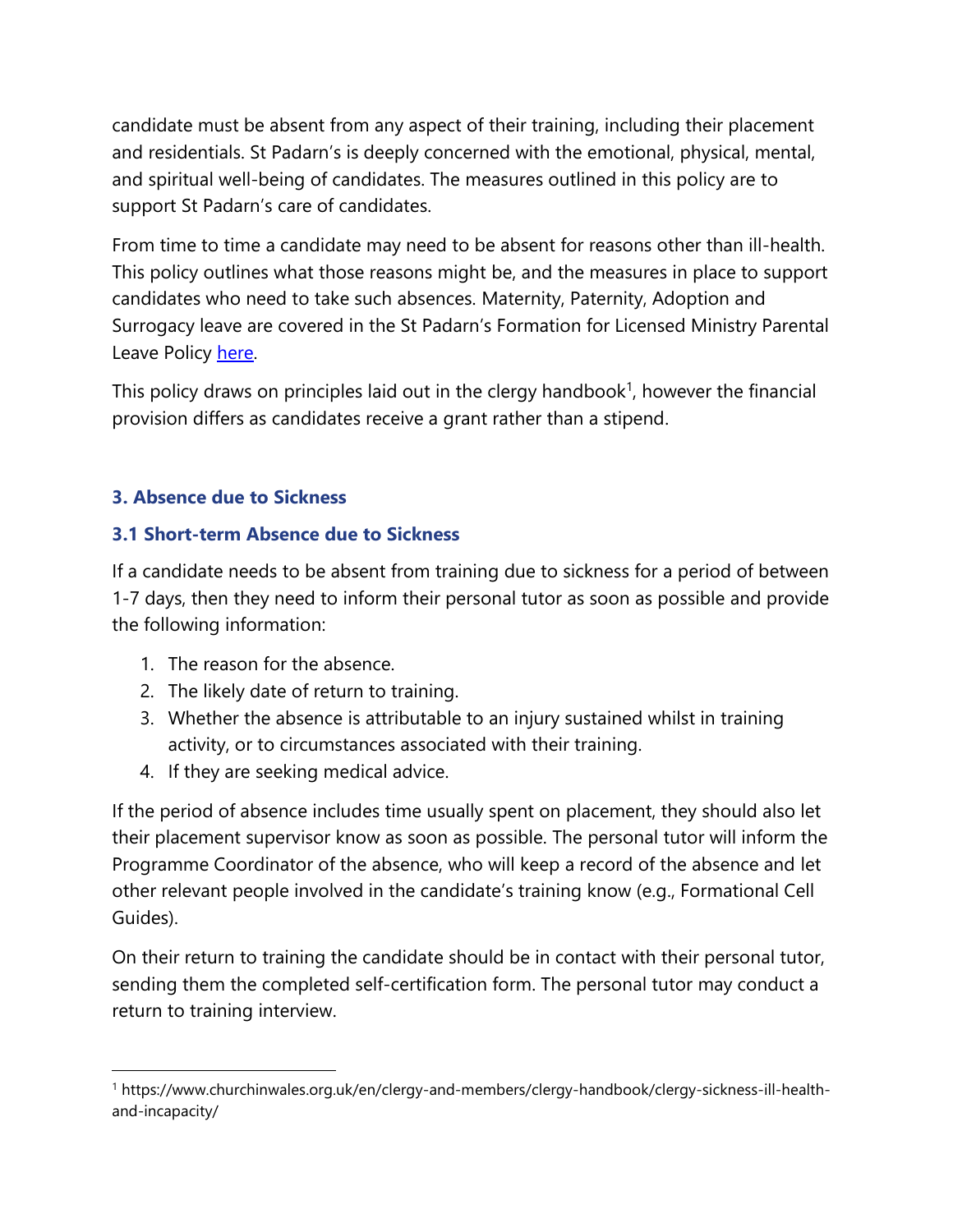#### **3.2 Long-term Absence due to Sickness**

If a candidate needs to be absent from training for more than 7 days due to sickness, they should obtain a **Fit Note** from their doctor. This will give the date the doctor has declared the candidate will be fit for work. If no date is given, the candidate must return to the doctor and obtain a new note with a date by which they should be fit before they can resume training. As with shorter periods of sicknesses, the candidate should inform their personal tutor as soon as possible and provide the following information:

- 1. The reason for the absence.
- 2. The likely date of return to training.
- 3. Whether the absence is attributable to an injury sustained whilst in training activity, or to circumstances associated with their training.

The candidate should also inform their placement supervisor of their absence, and its likely length. The personal tutor will inform the Programme Coordinator of the absence, who will keep a record of the absence and let other relevant people involved in the candidate's training know (e.g., Formational Cell Guides).

On return to training the personal tutor will conduct a return to training interview in order to see if measures need to be put in place to help ensure the health issue does not reoccur and to assess if any support is needed to ease the candidate's return, for example, a phased return to training.

The candidate's DDO will be informed if a candidate is absent for more than a week so they can give appropriate support.

Except in exceptional circumstances, grants will no longer be payable after a year and training will be deemed to have ceased. If there are exceptional circumstances, consultation would take place with the candidate's Bishop, the DDO and the CEO of the Representative Body of the Church in Wales and this period may be extended.

#### **4. Further Support for Candidates with ill-health**

The causes of absence due to ill-health are sometimes straightforward and sometimes more complex. If a candidate has several incidents of short-term absence due to sickness or one or more long term absences, it may be that there are underlying issues causing the ill-health that need further support. The Dean of Ministerial Training may request that the candidate seek additional medical advice or undertake an occupational health assessment to ascertain any underlying causes. If there are underlying causes,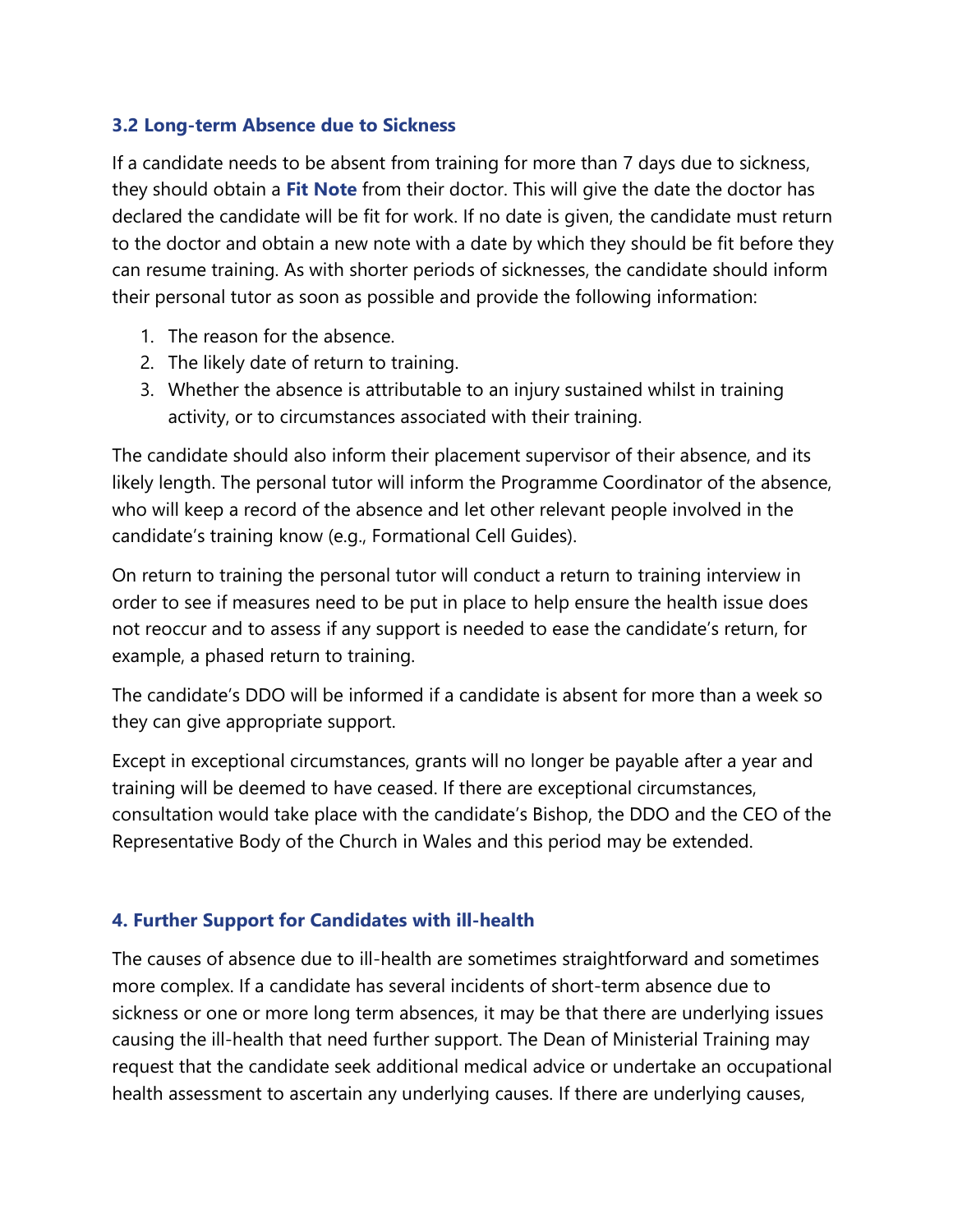then St Padarn's will want to work with the candidate to wherever possible put a plan in place to help address the issues or support the candidate through them. This could include measures such as arranging for counselling if the health issues are related to mental health or looking at reasonable adjustments if a condition is ongoing. Candidates are encouraged to talk with their personal tutor if there is anything concerning them that may be affecting their health.

## **5. Compassionate Leave**

Wherever possible candidates are encouraged to arrange matters such as routine medical appointments outside of their training time. However, there are times where matters other than ill-health arise that mean a candidate needs to be absent from training.

## **5.1 Short-term Compassionate Leave**

This could include matters such as non-routine medical appointments, a funeral, moving house, taking a dependent to a medical appointment, emergencies.

For absences of  $1 - 7$  days the candidate needs to inform their personal tutor as soon as possible and provide the following information:

- 1. The reason they need to be absent.
- 2. The likely date of return to training.

If the period of absence includes time usually spent on placement, they should also let their placement supervisor know as soon as possible. The personal tutor will inform the Programme Coordinator of the absence, who will keep a record of the absence and let other relevant people involved in the candidate's training know (e.g., Formational Cell Guides).

The candidate should inform their personal tutor and their placement supervisor when they return to work. If a candidate is taking numerous periods of short-term absence the personal tutor may initiate a pastoral conversation to see if there are any underlying issues.

## **5.2 Long-term Compassionate Leave**

This type of absence is most likely to be caused by serious life events such as bereavement, or the need to give a period of care to a sick spouse or relative. Such an event is likely to have an effect on the well-being of the candidate. St Padarn's will want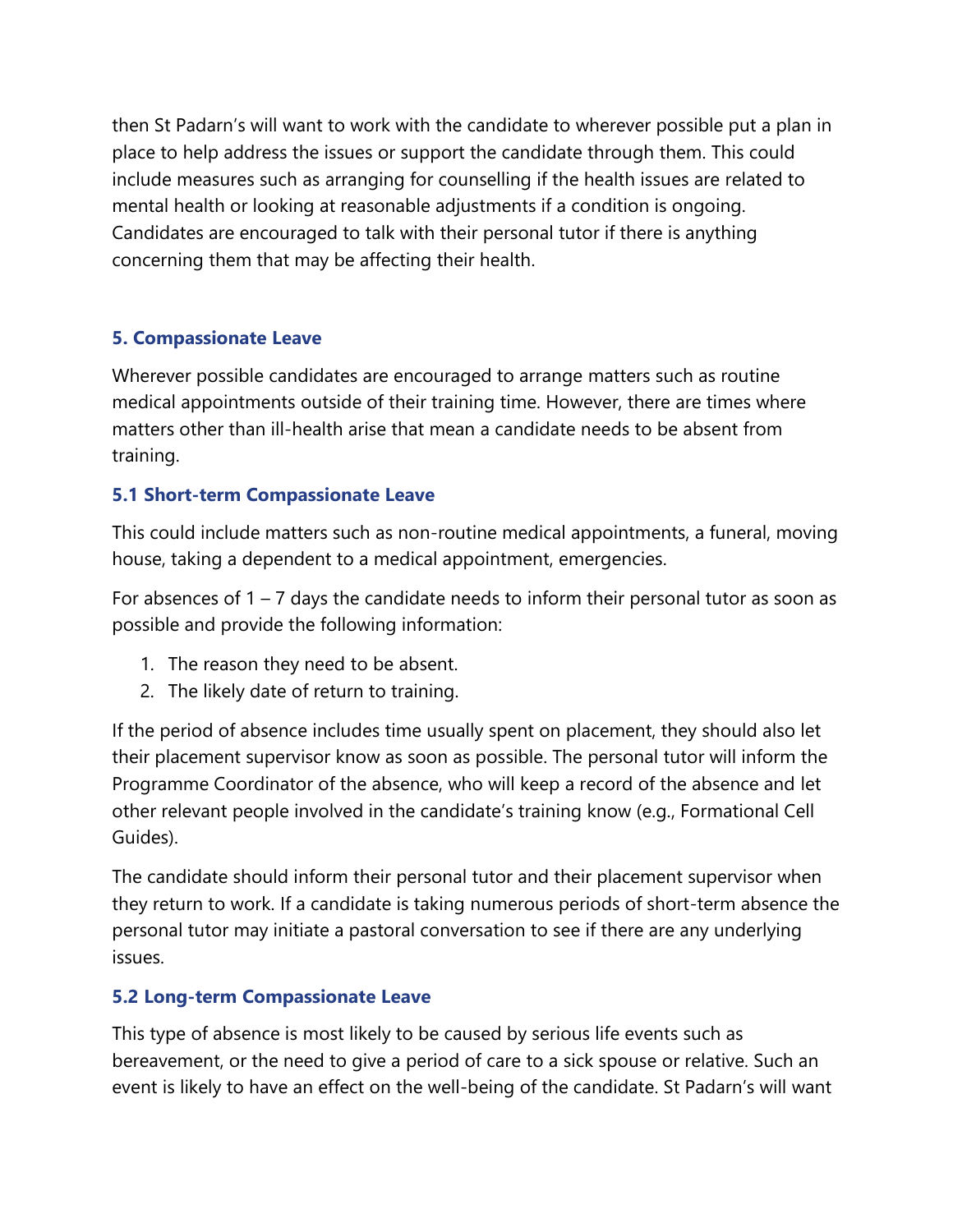to be supportive of the candidate, as well as talk through the implications of the absence on training. A candidate in such a situation should talk to their personal tutor as soon as possible so that this support can be given. The personal tutor will discuss with the candidate the length of time they may need to be absent. A period of up to two weeks can be agreed between the personal tutor and the candidate. Any longer absence is likely to impact training and needs to be agreed by the Dean of Ministerial Training who will consult with the Diocese as appropriate.

Where long-term absence runs into months the arrangements and their impact on training should be reviewed regularly. It may be that it is appropriate that training be paused for a time. Pastoral support from the candidate's personal tutor should continue during this time. Other support such as counselling may be put in place, if appropriate.

After the conversation with the candidate's personal tutor the candidate should let their placement supervisor know of their absence. The personal tutor will inform the Programme Coordinator of the absence, who will keep a record of the absence and let other relevant people involved in the candidate's training know (e.g., Formational Cell Guides).

On return to training the personal tutor will conduct a return to training interview in order to see if measures need to be put in place to assess if any support is needed to ease the candidate's return, for example, a phased return to training.

Absence arrangements for long-term pastoral circumstances will depend on the circumstances. Except in exceptional circumstances, grants will no longer be payable after a year and training will be deemed to have ceased. If there are exceptional circumstances, consultation would take place with the candidate's Bishop, the DDO and the CEO of the Representative Body of the Church in Wales and this period may be extended.

#### **6. Absence from Residentials**

Residentials form an essential part of formational training and are not optional. If a candidate has no choice but to miss a residential on health or compassionate grounds the appropriate processes outlined in this policy should be followed. Absence from residentials will be noted on a candidate's Bishop's report.